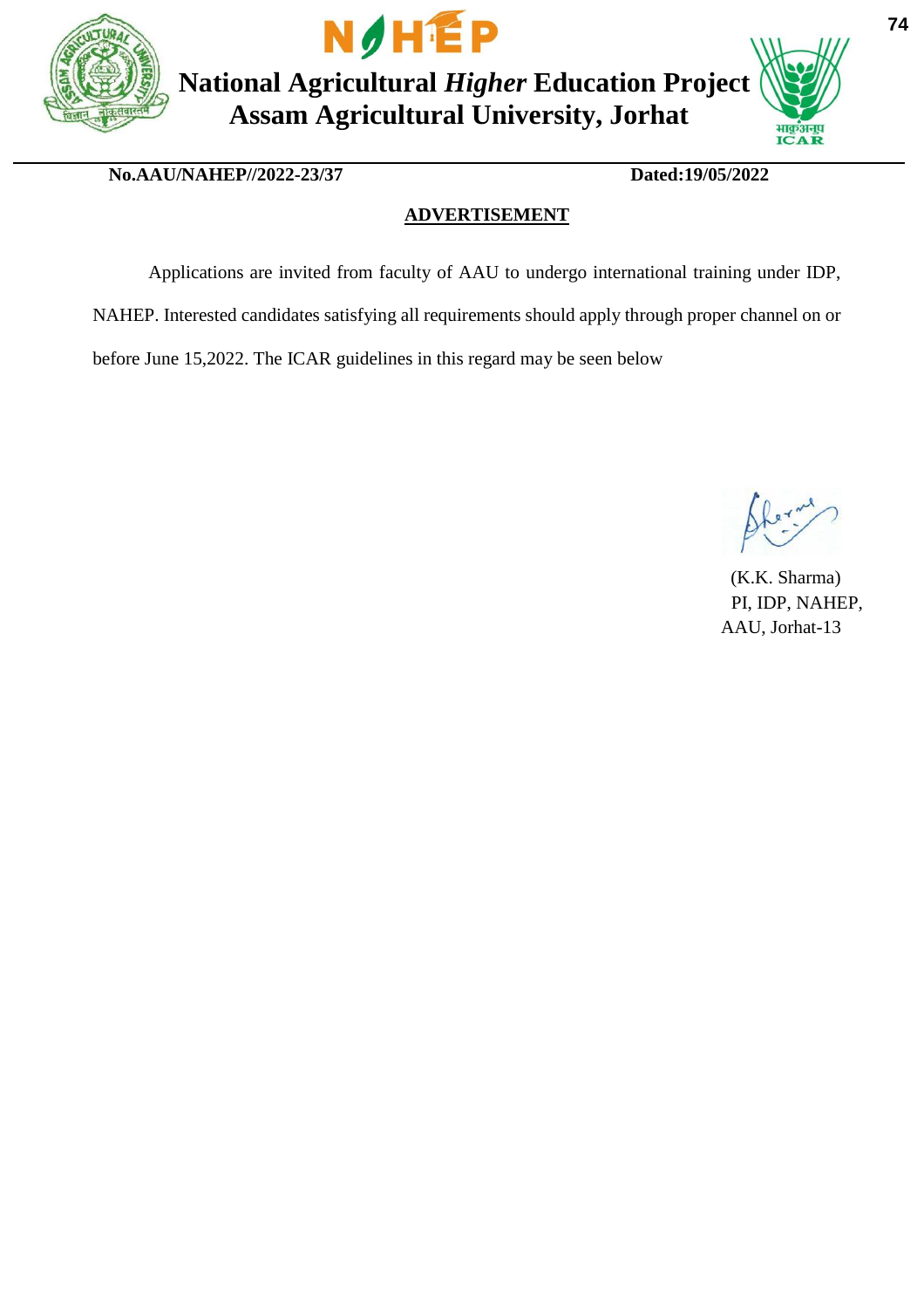#### **358956/2019/NAHEP**

# **REVISED GUIDELINES AFTER 2 nd NSC MEETING**

## **1. Guidelines for Identification of Faculty for International Training at leading Universities**

- International training under Component 1 of NAHEP is primarily meant for young and middle carrier scientists/professors.
- The faculty identified should be at least left with 2 years of service before his superannuation.
- The programme should be limited to only the faculty members of the participating University / Deemed University and not to those belonging to other institutes but included in the faculty of the participating University / Deemed University.
- The beneficiaries should be from the accredited programmes of the accredited colleges. **However, non-accredited Universities where IG sub-component is awarded are also eligible for faculty international training program up to the extent of their respective budget availability under this head of account.**
- The faculty identified for HRD under faculty development programme of NAHEP should not have been benefited under the HRD / capacity programme of NAHEP in any form.
- Sixty per cent of the slots under IDP should be reserved for faculty below 40 years of age and the training programme should not be less than three months duration.
- Twenty five per cent of the slots under IDP should be reserved for faculty above 40 years of age and below 50 years of age and the training programme should be not more than three months duration.
- Fifteen per cent of the slots under IDP for faculty above 50 and below 58 years of age and the training period should not be more than two weeks duration in leadership / skill development / management.
- The faculty representation in the international training should be wide and inclusive academically (including basic sciences, humanities and languages) and socially (as committed in the Equity Action Plan to the World Bank).
- The faculty identified for training up to 50 years of age categories should have at least two publications in the area identified for training in reputed peer